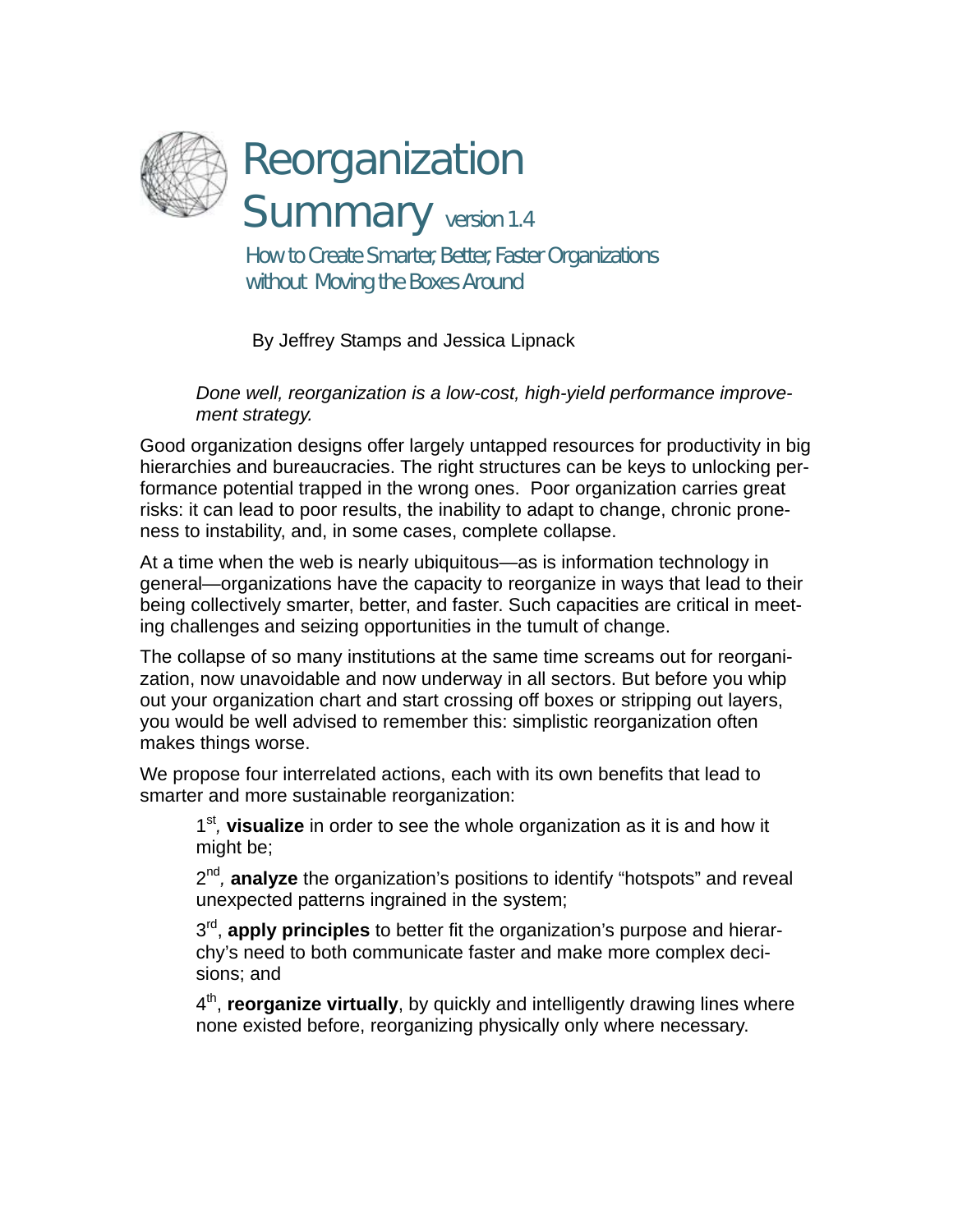## **[Visualize the Digital Org Chart](http://www.netage.com/pub/whpapers/NAReports/NARpt01-org.html)**

To start the process of smart reorganization, first the enterprise needs an accurate picture of itself. Ask anyone in an organization for its org chart and typically you're handed a piece of paper—or sent to a website—with a box-and-wire diagram showing a few dozen positions. Whether the organization in question has fifty employees or 50,000, the charts generally look the same—and the request for one rarely, if ever, produces an accurate map of the whole thing.

What this means is that the vast majority of people in control are running organizations whose true size, shape, and structure they never really see. Thus, the initial act is to create and maintain an accurate digitized organization chart that represents the entire reporting structure, one that is visible, navigable, and analyzable (see [live example](http://www.netage.com/economics/publish/USGov.html)). With such a chart in hand, the organization then can:



- Publish public versions to the web so that anyone can access the map, leading to improved transparency, trust, and cross-organization collaboration;
- Overlay reporting relationships with additional matrix, team, process, and information connections that intersect positions regardless of who holds them, making for more cohesive, better "networked" organizations and providing greater insight into the complexity of each job;
- Attach missions, goals, and budgets to each organizational unit, making purposes and resource allocations visible; and
- Link public data related to each position, including physical location, wiki pages, websites, physical and virtual contact information.

## **[Analyze the Organization as a Network](http://www.netage.com/pub/whpapers/NAReports/NARpt02-analysis.html)**

Simultaneously, analyze the map of the organization's reporting structure using simple tools from network management science. Even rudimentary analysis allows an organization to quickly determine the management load of each position, pinpointing which jobs have the most potential for performance improvement and which are at greatest risk for burnout. With these results in hand, management is then in a position to:



- Better match people to the requirements of each position and understand its impact on the organization as a whole;
- Design internal communication strategies that allow leaders to reach everyone very quickly with key messages and information, thus avoiding the traditional communication cascade that is prone to message distortion;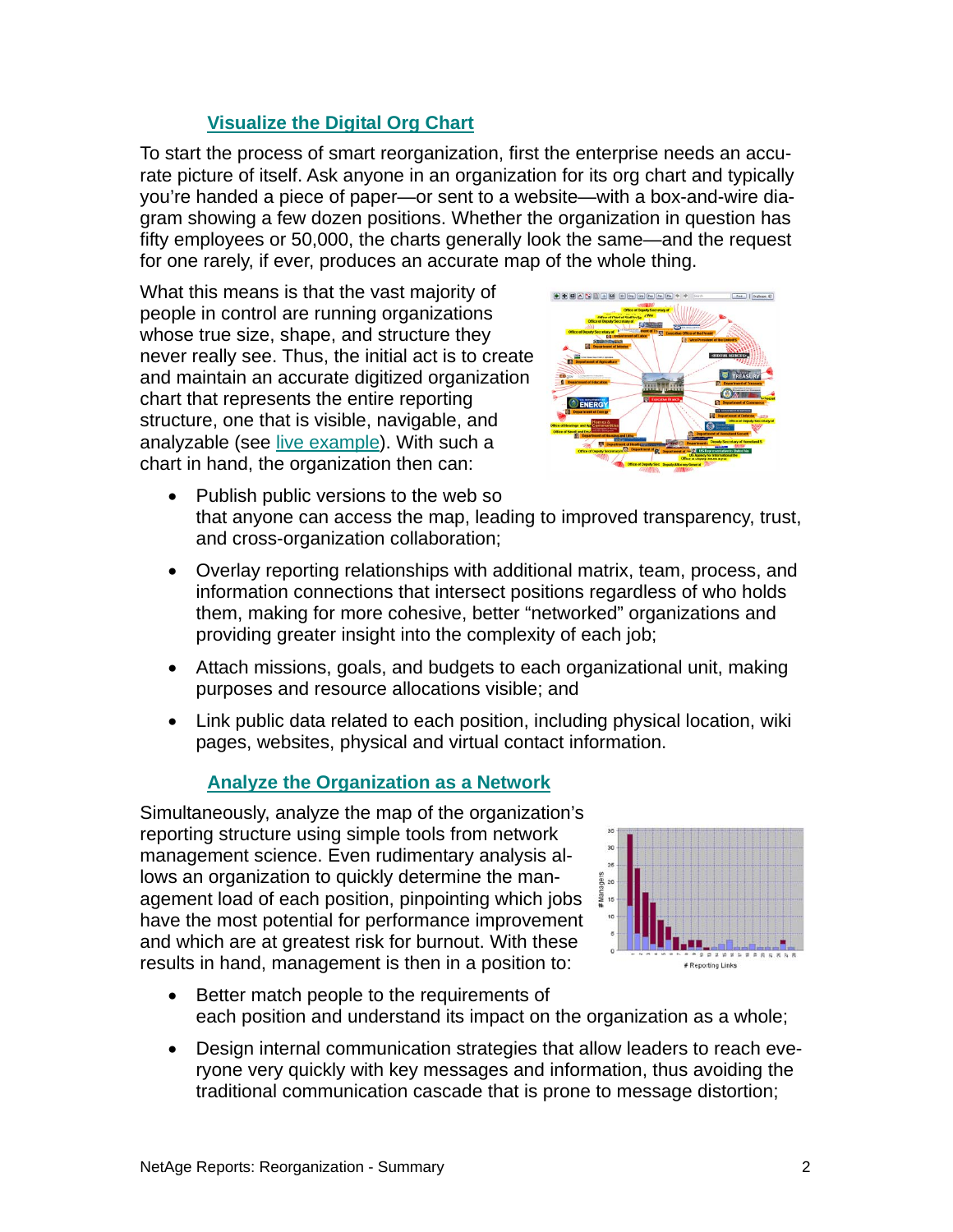- Craft individual development plans that reflect people's true leadership responsibilities;
- Allocate HR and IT resources to support those with the greatest need and potential to contribute to overall organizational improvement;

## **[Organizing at the Edge of Chaos](http://www.netage.com/pub/whpapers/NAReports/NARpt04-org-at-edge.html)**

Organizational configuration data and metrics help guide the specifics of reorganization, but principles are needed to guide the more general transformation of networked hierarchies now underway. In particular, it is critical to understand whether "flatter is better" as a reorganization prescription. Often, it's not.

*An organization seeks to minimize communication pathways while maximizing its capacity for complex decision-making.* 

These contrasting tendencies drive efforts to both centralize and decentralize.

- *As they seek to optimize communication, organizations tend to centralize. The bigger the span, the fewer the levels, the shorter the communication paths.*
- *To cope with complex decision-making, organizations tend to decentralize. The smaller the span, the greater the number of levels, the greater the capacity to make decisions.*

In simplest terms: to communicate, flatten the structure—reduce the number of levels—and enlarge the size of the teams. To make better decisions, deepen the structure—increase the number of levels—and make the teams smaller. In the coming world, organizations will morph as needed to accommodate the pressing needs of the moment.

## **[How to Reorganize Virtually](http://www.netage.com/pub/whpapers/NAReports/NARpt03-reorg.html)**

From the beginning of the mapping process, the development of org charts at all levels itself engages discussion about the purposes, roles, relationships that touch each executive, supervisory, and staff position along with their associated organizations. In many cases, this will naturally catalyze local improvements and sets the stage for cross-organizational reorganization using both physical and virtual strategies. The virtual approaches are:



- 1. Strategy One: Implement e-Government, Externally and Internally
- 2. Strategy Two: Institute Coordinating Councils and Communities of Practice
- 3. Strategy Three: Stimulate Collaboration with Virtual Teams of Leaders

With these strategies, organizations can: